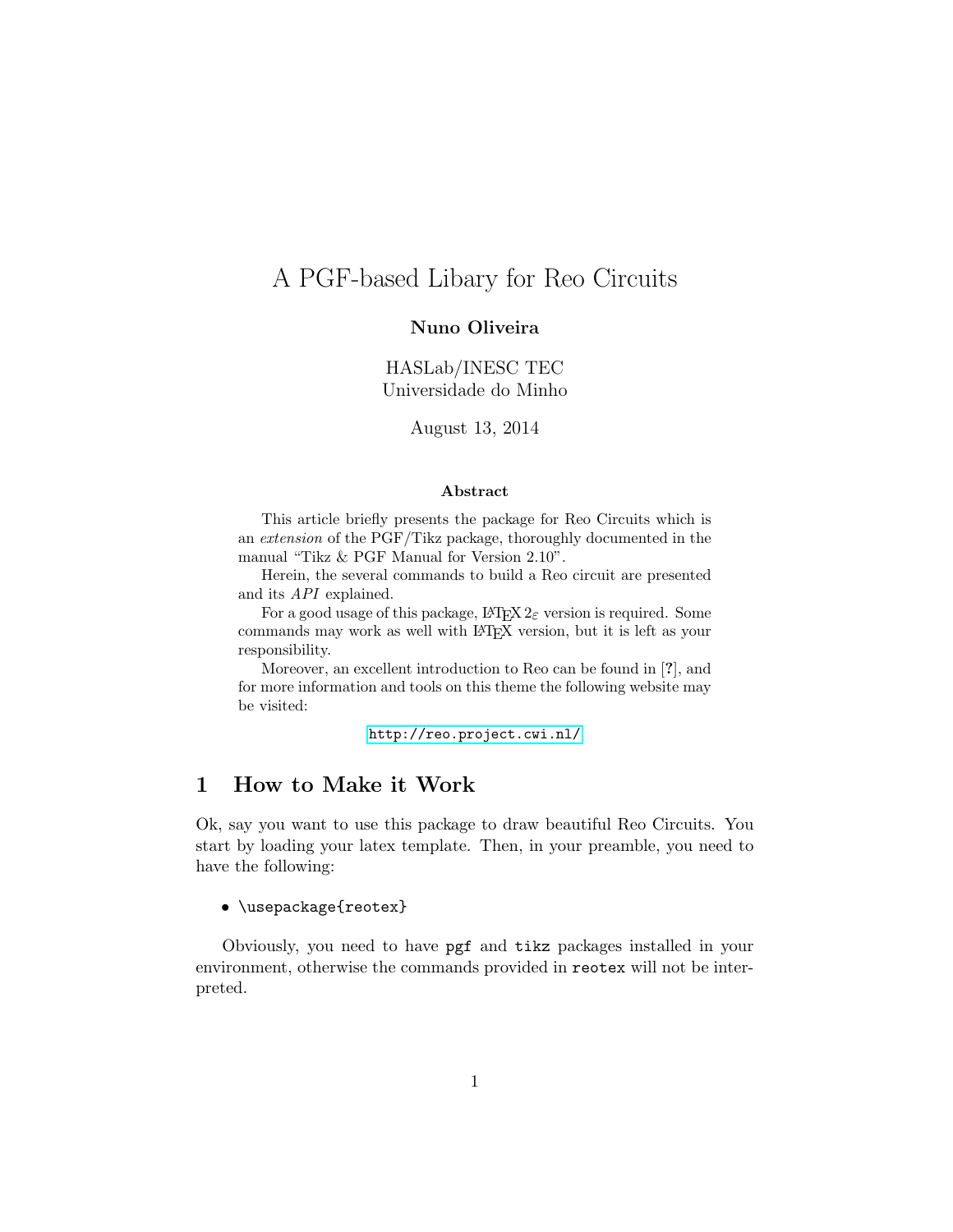### 2 Drawing a Reo Channel

Reo circuits are the composition of several Reo channels. In this package all the channels have the same API, thus it is easy to explain a generic way of drawing such channels.

### <span id="page-1-0"></span>2.1 The Generic Format

The following pseudo-code shows how to draw any channel.

```
\tikz \<channel_name>{<start>}
                    {<target>}
                    {<labels>} ;
```
In detail,

• \tikz: refers to the Tikz environment to draw a tikz-based picture. In fact, the \tikz command is to draw an inline picture. If you desire to draw in a more controlled environment you may use:

```
\begin{tikzpicture}
    <channel name>{<start>}
                  {<target>}
                  {<labels>}
\end{tikzpicture}
```
- $\leq$  *channel name* $>$ : refers to the command (representing the name of a channel) as presented in Section [2.2.](#page-2-0)
- $\bullet$   $\lt$ *start* $>$  refers to the coordinates of the starting point of the channel. It may be written either as  $(x, y)$  or as a reference for a previous defined node: (*name*). The second format should only be used in a tikzpicture environment.
- $\bullet$   $\langle \text{target}\rangle$ : refers to the coordinates of the target point of the channel. It is used as the  $\langle start \rangle$  coordinate.
- $\leq$  labels>: refer to the labels that may be desired to add to the channel. More than one label may be expressed; whenever it happens, a space should separate them. Each label should have the following format:

```
node[<options>] {<label>} ...
```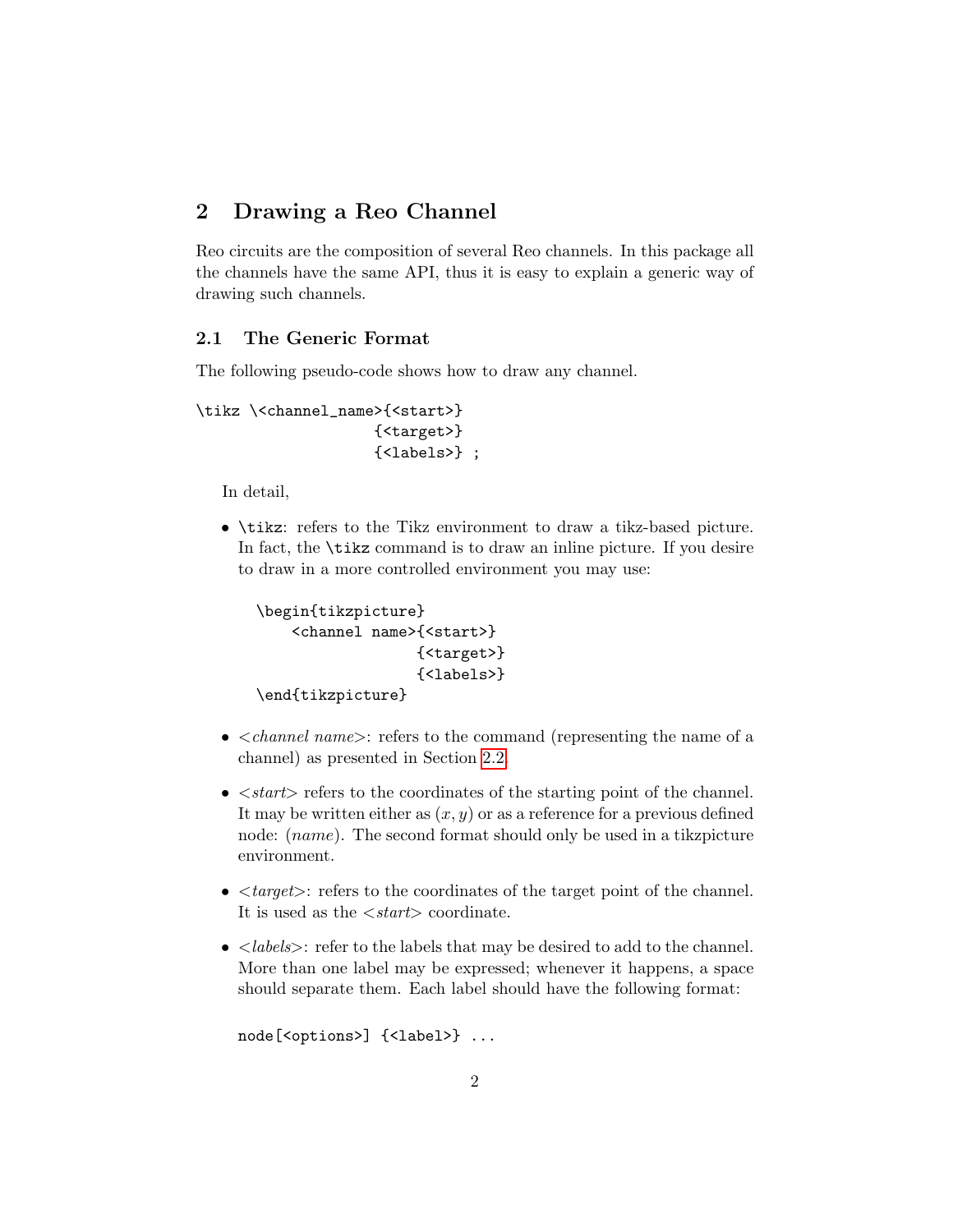where

- $-$  < *options* > are simple coma-separated graphic directives that may be used to transform the label. These directives are those used in normal pgf or tikz pictures: yshift=number, xshift=number, shift=number, color name, above, left, below and right, to list some but a few.
- $-$  <label> is the text to put on the channel. It may be used both simple text and mathematical text.

### <span id="page-2-0"></span>2.2 Reo Channels

The following list presents the commands to draw the 22 defined Reo channels.

#### 2.2.1 Synchronous Channels

| \sync      |                            | $\sqrt{(0,0)}{(1.5,0)}$                   |
|------------|----------------------------|-------------------------------------------|
| \lossysync | $- - - - - - - -$          | $\{\lossysync\{(0,0)\}\{(1.5,0)\}\}\$     |
| \syncdrain | $+ -$                      | $\sqrt{(0,0)}({1.5,0})$                   |
| \syncspout |                            | $\sqrt{(0,0)}({1.5,0})$                   |
| \filter    | $-\wedge\wedge\rightarrow$ | $\left\{ (0,0) \right\} \{ (1.5,0) \} \}$ |

### 2.2.2 Asynchronous Channels

| \fifoe      |                                                                                                                                                                                                                                                                                                                     | $\left(0,0\right)\{(2,0)\}\$                  |
|-------------|---------------------------------------------------------------------------------------------------------------------------------------------------------------------------------------------------------------------------------------------------------------------------------------------------------------------|-----------------------------------------------|
| \fifof      |                                                                                                                                                                                                                                                                                                                     | $\left\{ (0,0) \right\} \{ (2,0) \}$          |
| \asyncdrain |                                                                                                                                                                                                                                                                                                                     | \asyncdrain{(0,0)}{(2,0)}{}                   |
| \asyncspout |                                                                                                                                                                                                                                                                                                                     | \asynspout{(0,0)}{(2,0)}{}                    |
| \fifon      | 1  n                                                                                                                                                                                                                                                                                                                | $\left(0,0\right)\{(2,0)\}\$                  |
| \shiftfifon | $\frac{1}{2}$ $\frac{1}{2}$ $\frac{1}{2}$ $\frac{1}{2}$ $\frac{1}{2}$ $\frac{1}{2}$ $\frac{1}{2}$ $\frac{1}{2}$ $\frac{1}{2}$ $\frac{1}{2}$ $\frac{1}{2}$ $\frac{1}{2}$ $\frac{1}{2}$ $\frac{1}{2}$ $\frac{1}{2}$ $\frac{1}{2}$ $\frac{1}{2}$ $\frac{1}{2}$ $\frac{1}{2}$ $\frac{1}{2}$ $\frac{1}{2}$ $\frac{1}{2}$ | $\hbox{shiftifon}((0,0))\{(2,0)\}$            |
| \lossyfifon | $- - - \frac{1}{2} \overline{1} \cdots \overline{1} \overline{n} \longrightarrow$                                                                                                                                                                                                                                   | $\{\text{lossyfin}(0,0)\}(2,0)\}$             |
| \timer      |                                                                                                                                                                                                                                                                                                                     | $\time(f(0,0)}{\f(2,0)}$                      |
| \ordered    | ord                                                                                                                                                                                                                                                                                                                 | $\setminus \text{ordered}((0,0))$ { { (2,0) } |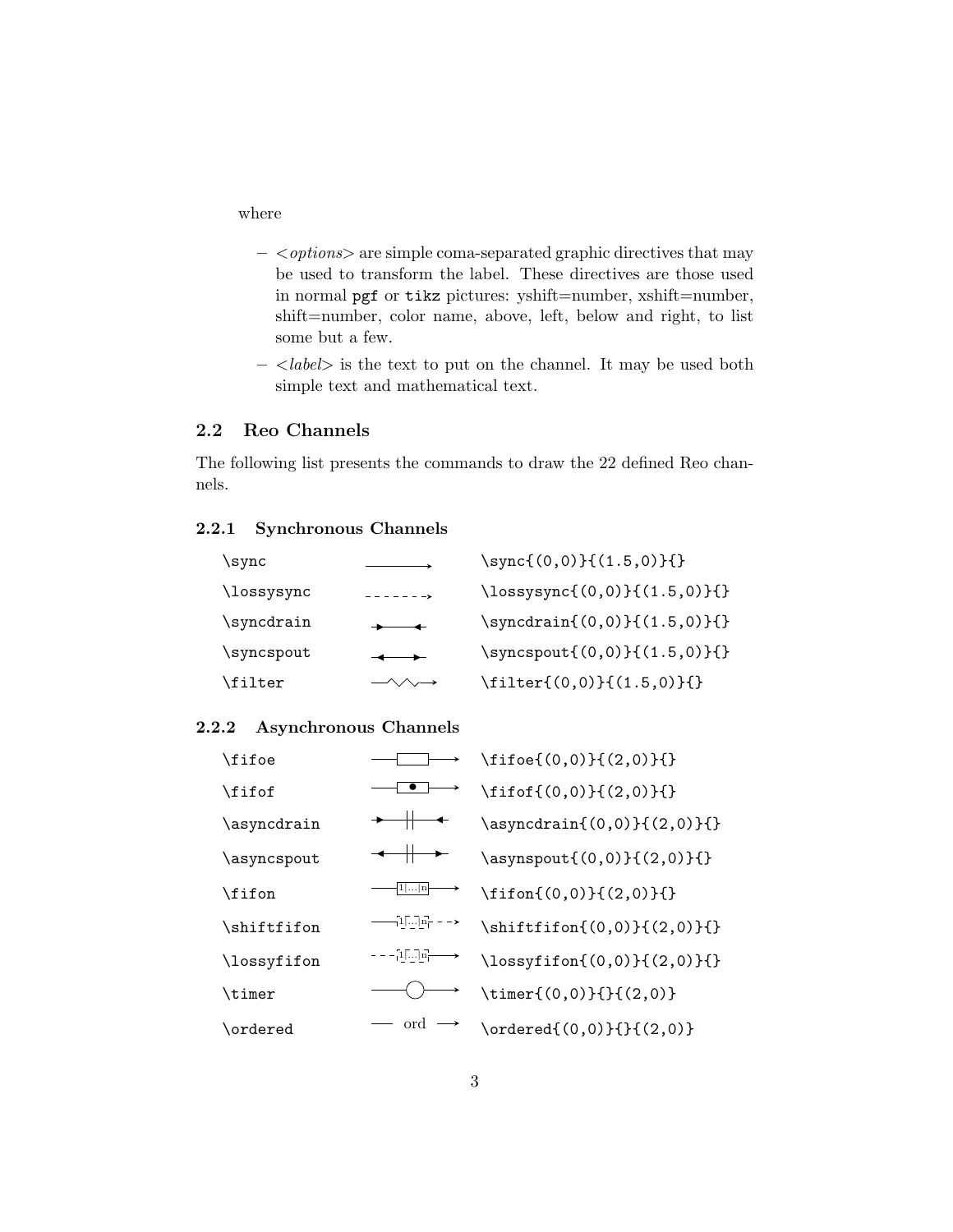| \orderedn  | $\longrightarrow$ ord <sub>n</sub> $\longrightarrow$                                                                                                                                                                                                                                                                                                              | $\{\mathrm{0,0}\}\$ $(2,0)\}$ {}           |
|------------|-------------------------------------------------------------------------------------------------------------------------------------------------------------------------------------------------------------------------------------------------------------------------------------------------------------------------------------------------------------------|--------------------------------------------|
| \bag       | $\begin{array}{c} \begin{array}{c} \begin{array}{c} \end{array}\\ \end{array} \end{array}$                                                                                                                                                                                                                                                                        | \bag{(0,0)}{(2,0)}{}                       |
| \bagn      | — (…)n $\longrightarrow$                                                                                                                                                                                                                                                                                                                                          | \bagn{(0,0)}{(2,0)}{}                      |
| \set       | $\begin{picture}(150,10) \put(0,0){\dashbox{0.5}(10,0){ }} \put(150,0){\dashbox{0.5}(10,0){ }} \put(150,0){\dashbox{0.5}(10,0){ }} \put(150,0){\dashbox{0.5}(10,0){ }} \put(150,0){\dashbox{0.5}(10,0){ }} \put(150,0){\dashbox{0.5}(10,0){ }} \put(150,0){\dashbox{0.5}(10,0){ }} \put(150,0){\dashbox{0.5}(10,0){ }} \put(150,0){\dashbox{0.5}(10,0){ }} \put($ |                                            |
| \setn      | $\longrightarrow \{\ldots\}_n \longrightarrow$                                                                                                                                                                                                                                                                                                                    | $\setminus \text{setn}\{(0,0)\}\{(2,0)\}\$ |
| \delayset  | $\hspace{1.5mm} \longrightarrow$ DSet $\longrightarrow$                                                                                                                                                                                                                                                                                                           | \delayset{(0,0)}{(2,0)}{}                  |
| \delaysetn | $-$ DSet <sub>n</sub> $\rightarrow$                                                                                                                                                                                                                                                                                                                               | $\delta(0,0)$ {(2,0) {{}                   |
| \keyedset  | $-$ KSet $\longrightarrow$                                                                                                                                                                                                                                                                                                                                        | \keyedset{(0,0)}{(2,0)}{}                  |
| \keyedsetn | $\longrightarrow$ KSet <sub>n</sub> $\longrightarrow$                                                                                                                                                                                                                                                                                                             | $\text{keyedsetn}\{(0,0)\}\{(2,0)\}\$      |

### Notes:

- The minimum acceptable length (that is, the distance between start and target points) for a channel is 1cm.
- Notice that it is only shown the LAT<sub>E</sub>X  $2\varepsilon$  code used to draw the channel. Obviously, this code should be inside a Tikz environment as referred previously).
- All the commands have a starred version that makes them to lose the arrow: (e.g. this code:  $\tilde{\mathcal{C}}(0,0)$  {(1.5,0)}{} draws:  $-\infty$ )

This version is, for instance, used internally for channels that need to be represented in L or U format, for instance (code explained in Section [4\)](#page-5-0):

\begin{tikzpicture}

 $\begin{array}{ccc} \hline \hline \hline \hline \end{array}$ 

\Uchannel{fifof}{(0,0)}{(2,0)} {0.5}{v}{-}{}

\end{tikzpicture}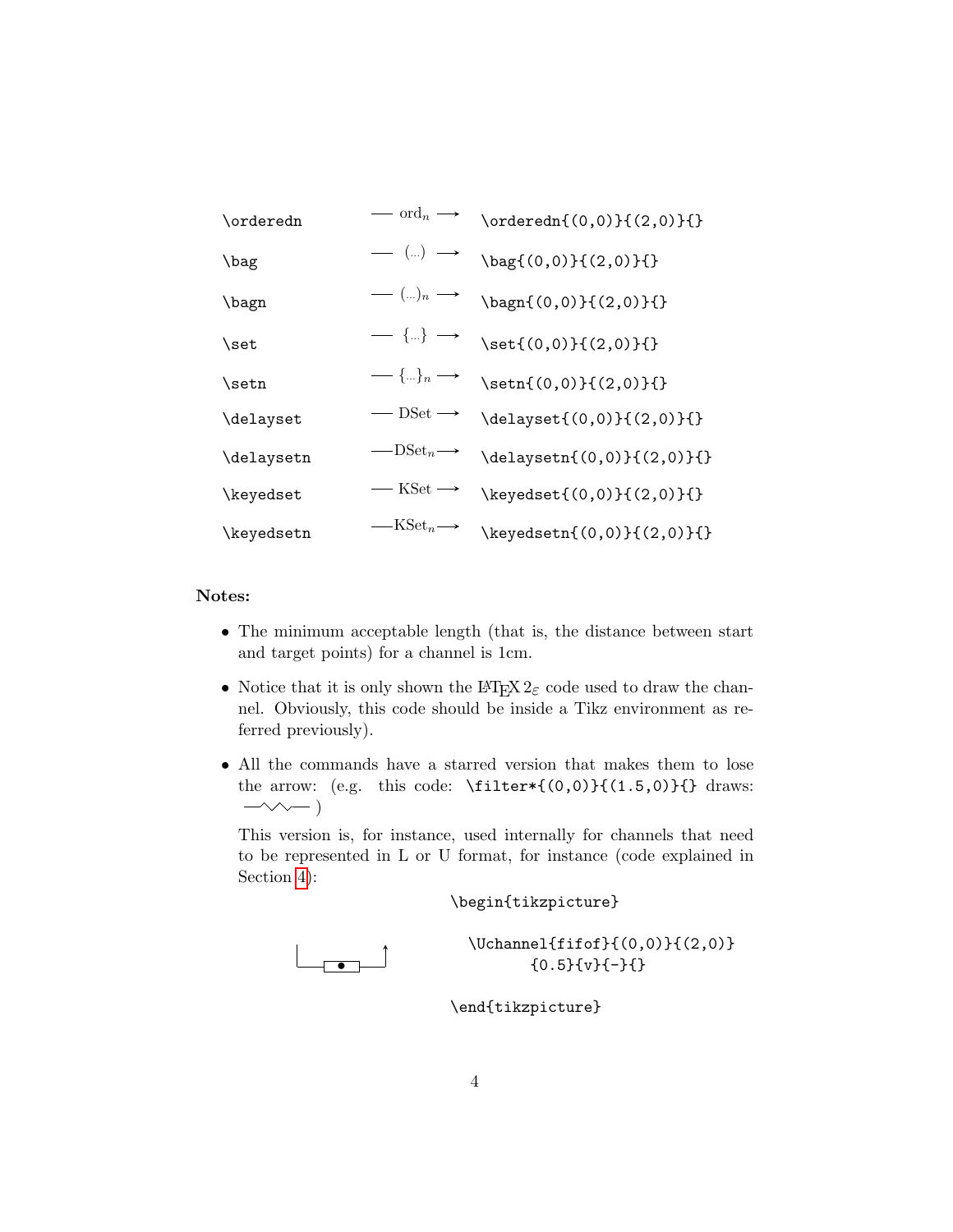## 3 Drawing a Node

The following code shows how a node is drawn.

### 3.1 The Generic Format

There are two sorts of nodes in Reo circuits: the boundary nodes and the mixed nodes. In this package they differ only in their colour, as can be seen in Section [3.2.](#page-4-0) However, the API is the same for both sorts of nodes:

#### \tikz \<node name>{<reference>}{point}{<labels>}

In detail,

- \tikz is the Tikz environment. See the details as described in Section [2.1](#page-1-0)
- $\leq$  *node name* refers to the command (representing the name of the node) as presented in Section [3.2.](#page-4-0)
- $\leq$  reference refers to an alias to the x, y position of this node. It should be formatted as (name), where name may be composed of more than one word.
- $\leq point$  refers to the x and y coordinates of the point where the node is to be placed.
- $\leq$  *labels* > refer to the text that may be added to the node. It follows the same notation as described in Section [2.1.](#page-1-0) More that one label may be defined; whenever this happens, a space should separate them.

### <span id="page-4-0"></span>3.2 Nodes

The following list presents the commands to draw the two sorts of Reo nodes. (Notice that it is only shown the LATEX  $2\varepsilon$  code used to draw the node. Obviously, this code should be inside a Tikz environment as referred previously).

| \ionode    | $\{ \infty, 0 \}$ \ionode{(n1) } { (0,0) } { } |
|------------|------------------------------------------------|
| \mixednode | $\{\min{(n2)}\}(0,0)\}$                        |

A third node may be used in Reo Circuits. It is named the Exclusive Router node which is a graphic-alias for the Reo Circuit with the same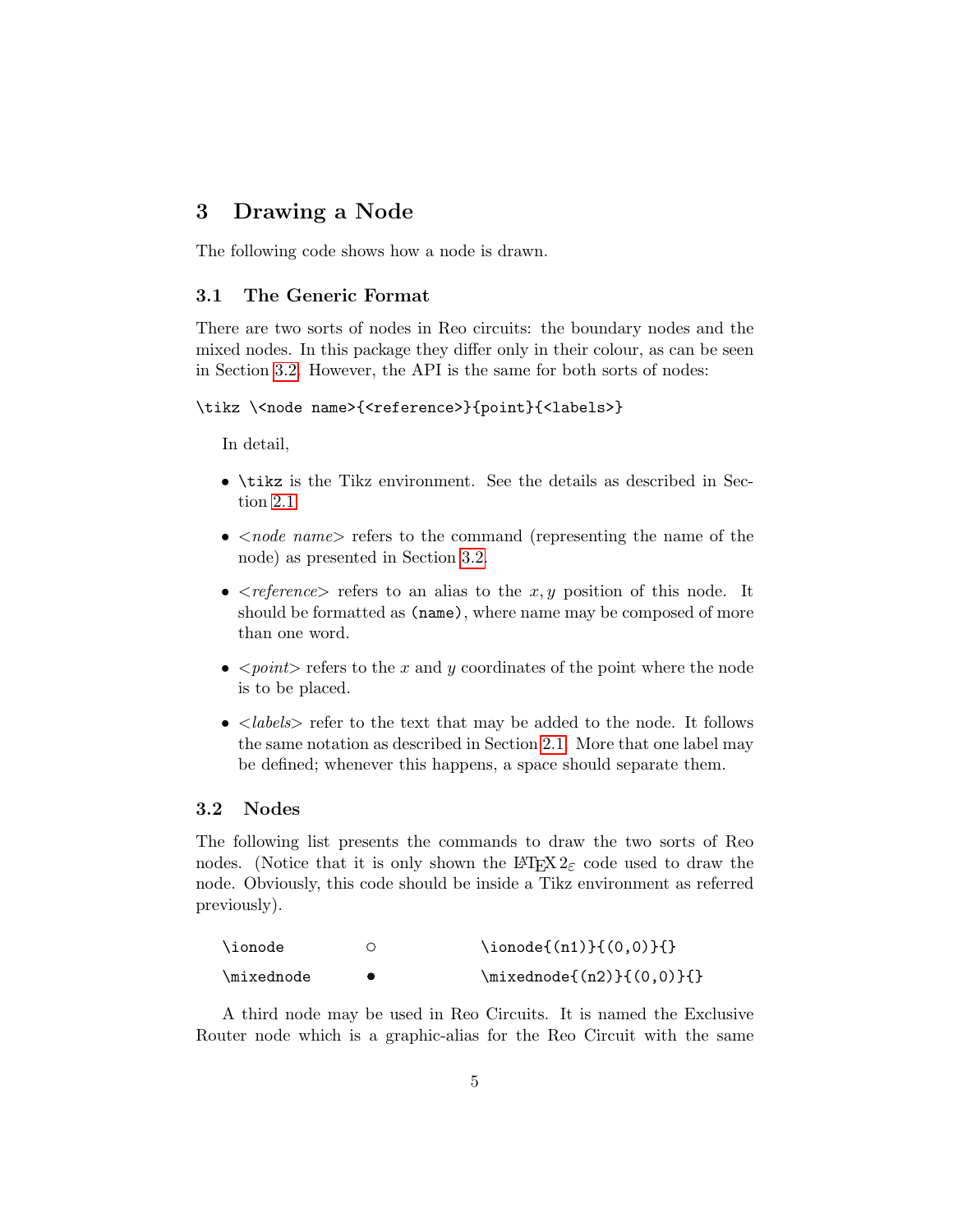name. It follows exactly the same notation as the other two nodes previously presented:

\xrouter  $\&$  \xrouter{(xr)}{(0,0)}{}

### <span id="page-5-0"></span>4 Drawing Reo Circuits

It is strongly recommended to use the tikzpicture envitonment when drawing Reo circuits. The use of the inline command (\tikz) may deliver unexpected results.

#### 4.1 A Basic Circuit

So, the main strategy underlying the drawing of Reo Circuits with this package is twofold: first we should place the nodes, so we can name them, and then connect the channels to these nodes, taking advantage of the nodes references.



If it may become complex to draw the nodes and then understand which node is which, it is strongly recommended to add some labels to the nodes and, afterwards, remove them if they are not desired.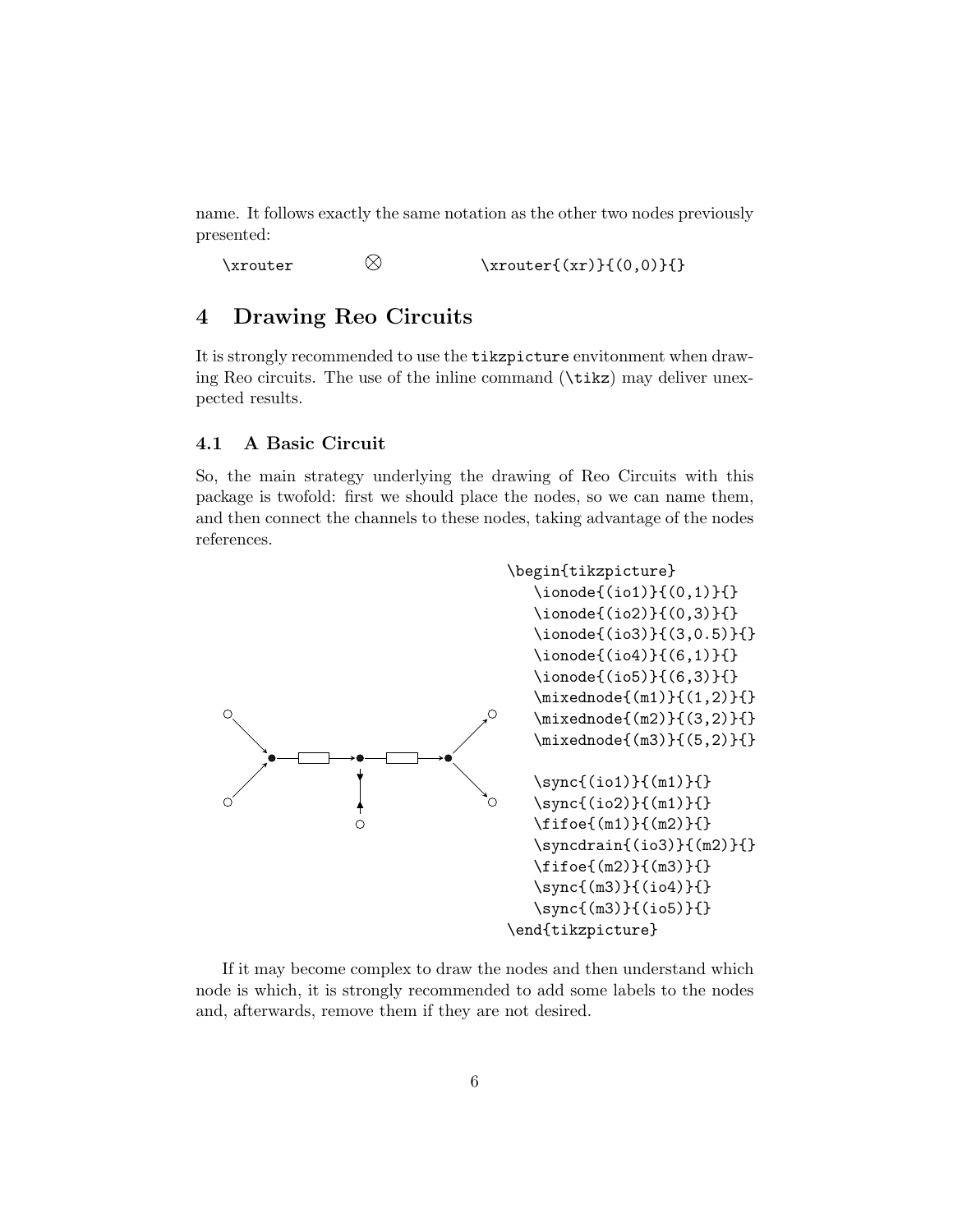### 4.2 Drawing U- and L-shaped Channels

Two new commands (\Lchannel and \Uchannel) are added to this package, as utilities, to draw these shapes.

The \Lchannel command is used to define the L-shaped channels. Its notation is:

```
\Lchannel[<dashed>]
        {<channel name>}
        {<start>}
        {<target>}
        {<length>}
        {<orientation>}
        {<polarisation>}
```
{<labels>}

where,

- $\bullet$   $\leq$  dashed  $\geq$  is an optional argument that determines if the non-channel part of the L-shape is dashed. If omitted, the result would be a solid line.
- $\bullet$  <*channel name*> is the name of the channel that will be L-shaped. These names are exactly the same as the names of the commands presented in Section [2.2,](#page-2-0) but without the  $\vee$
- $\lt$ *start* $>$  and  $\lt$ *target* $>$  refer to the start and target points of these lines. They may be a reference to a previously defined node or it may be a concrete point. IMPORTANT:  $\langle start \rangle$  is always the initial point of the non-channel part of the L-shape, even if, in fact, it is the target point in the drawn figure.
- $\leq$  length  $\geq$  refers to the length of the non-channel part. A desirable value for this argument would be 0.5.
- $\bullet$   $\leq$  orientation  $\geq$  refers to the orientation of the non-channel part. IM-PORTANT: it must be one of  $v$  or  $h$  for vertical or horizontal orientation, respectively.
- $\leq$  polarization refers to the side to where the non-channel part will grow *length* units. IMPORTANT: it must be one of + or  $-$ . The combination of the following values (respectively the orientation and polarization) mean: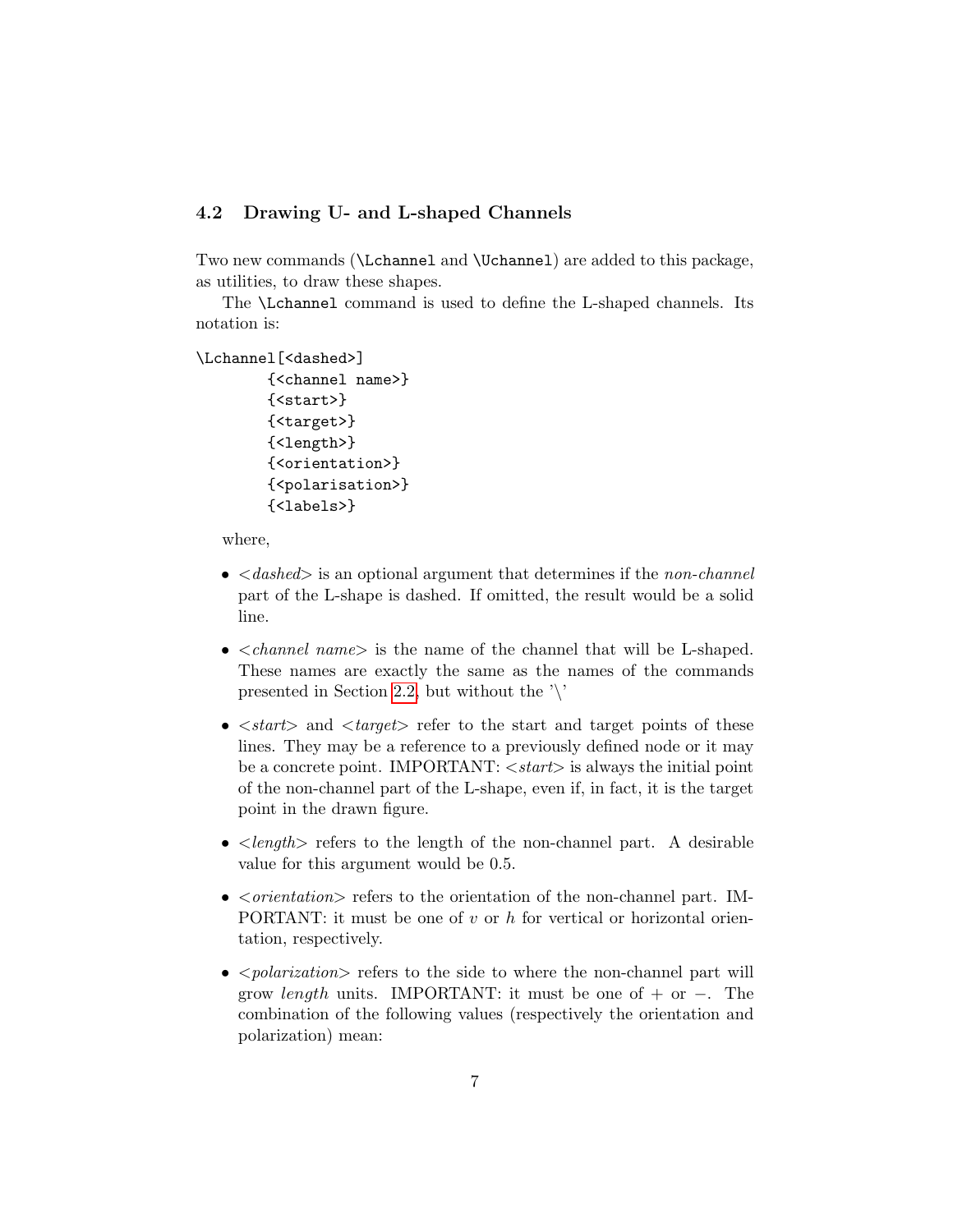- $v$  and  $+ :$  the non-channel part grows up (positive in the y-axe);
- $v$  and  $:$  the non-channel part grows down (negative in the y-axe);
- $h$  and  $+$ : the non-channel part grows to the right (positive in the x-axe);
- $h h$  and  $-$ : the non-channel part grows to the left (negative in the y-axe);
- $\leq$  *labels* > refers to the labels that may be added to the channel. Its notation is exactly the same as presented in Section [2.2.](#page-2-0)
- This channel has a starred version (\Lchannel\) that makes the arrow tip to be placed in the non-channel part of the L-shape. Obviously, the arrow tip, is by default, placed at the channel part of the L-shape.

The \Uchannel command is used to define the U-shaped channels. Its notation is:

```
\Uchannel[<dashed>]
```

```
{<channel name>}
{<start>}
{<target>}
{<length>}
{<orientation>}
{<polarisation>}
{<labels>}
```
where,

- $\bullet$  <dashed> is an optional argument that determines if the non-channel parts of the U-shape are dashed. If omitted, the result would be a solid line. IMPORTANT: this option is sensible to the lossyfifon and shiftfifon channels, meaning that it creates a dashed and a solid non-channel part.
- $\bullet$  <*channel name*> is the name of the channel that will be L-shaped. These names are exactly the same as the names of the commands presented in Section [2.2,](#page-2-0) but without the  $\prime\prime$ .
- $\leq$  start $>$  and  $\leq$  target $>$  refer to the start and target points of these lines. They may be a reference to a previously defined node or it may be a concrete point. IMPORTANT: the  $\langle start \rangle$  point is always the point of the non-channel part which will not have the arrow tip.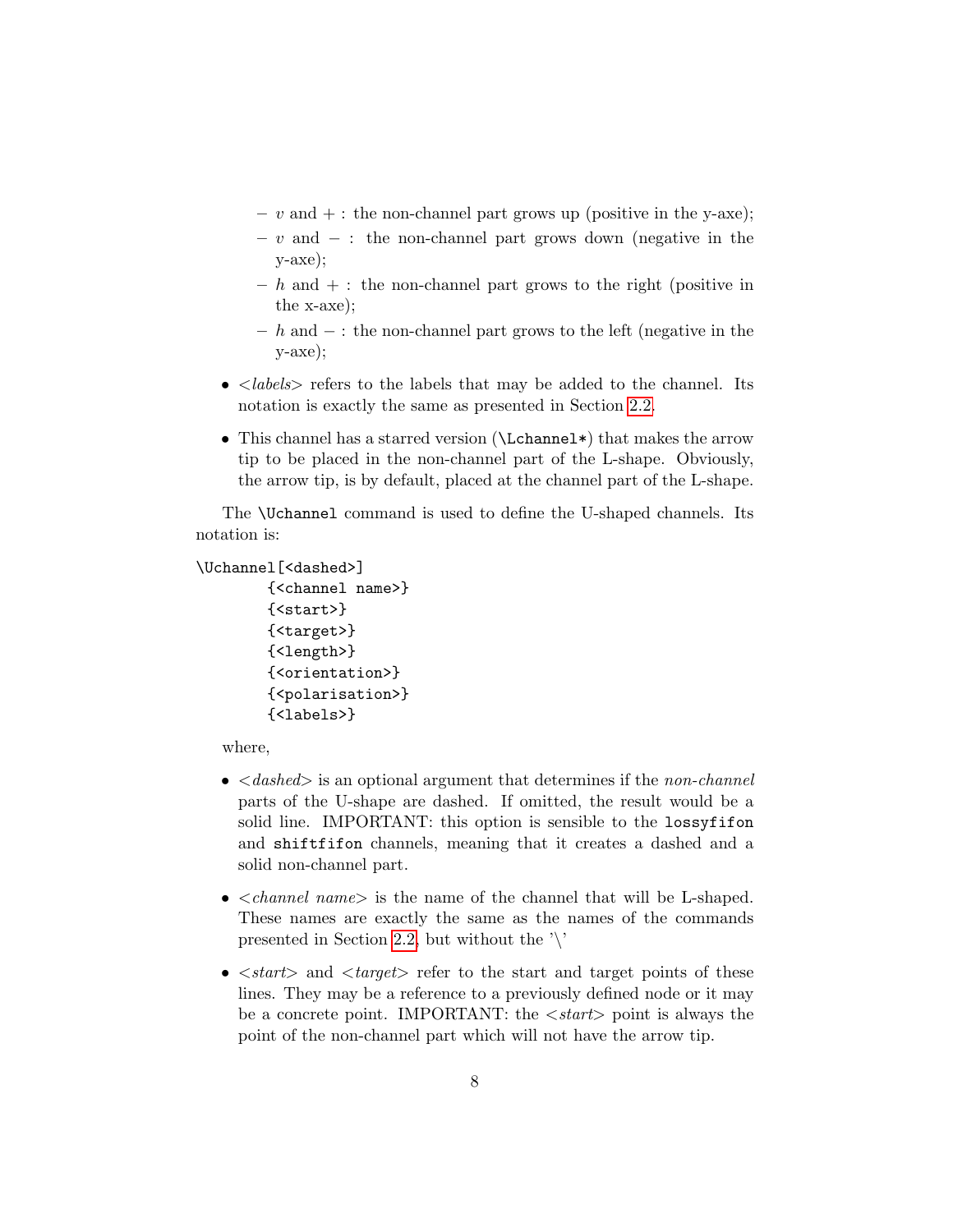- $\leq$  length  $>$  refers to the length of the non-channel parts. A desirable value for this argument would be 0.5.
- $\leq$  *orientation* Freedrich refers to the orientation of the non-channel part. IM-PORTANT: it must be one of  $v$  or  $h$  for vertical or horizontal orientation, respectively.
- $\leq$  polarization  $\geq$  refers to the side to where the non-channel part will grow *length* units. IMPORTANT: it must be one of + or  $-$ . The combination of the following values (respectively the orientation and polarization) mean:
	- $v$  and  $+ :$  the non-channel part grows up (positive in the y-axe);
	- $v$  and  $-$ : the non-channel part grows down (negative in the y-axe);
	- $h$  and  $+$ : the non-channel part grows to the right (positive in the x-axe);
	- h and − : the non-channel part grows to the left (negative in the y-axe);
- $\bullet$  <labels> refers to the labels that may be added to the channel. Its notation is exactly the same as presented in Section [2.2.](#page-2-0)



### 4.3 Adding Labels to Channels or Nodes in a Circuit

Very often it is necessary to add some information to a node or to a channel. In this package, all the channels and nodes allow for this feature. The following examples show how this can be achieved.

Here is an example that adds some label to some nodes.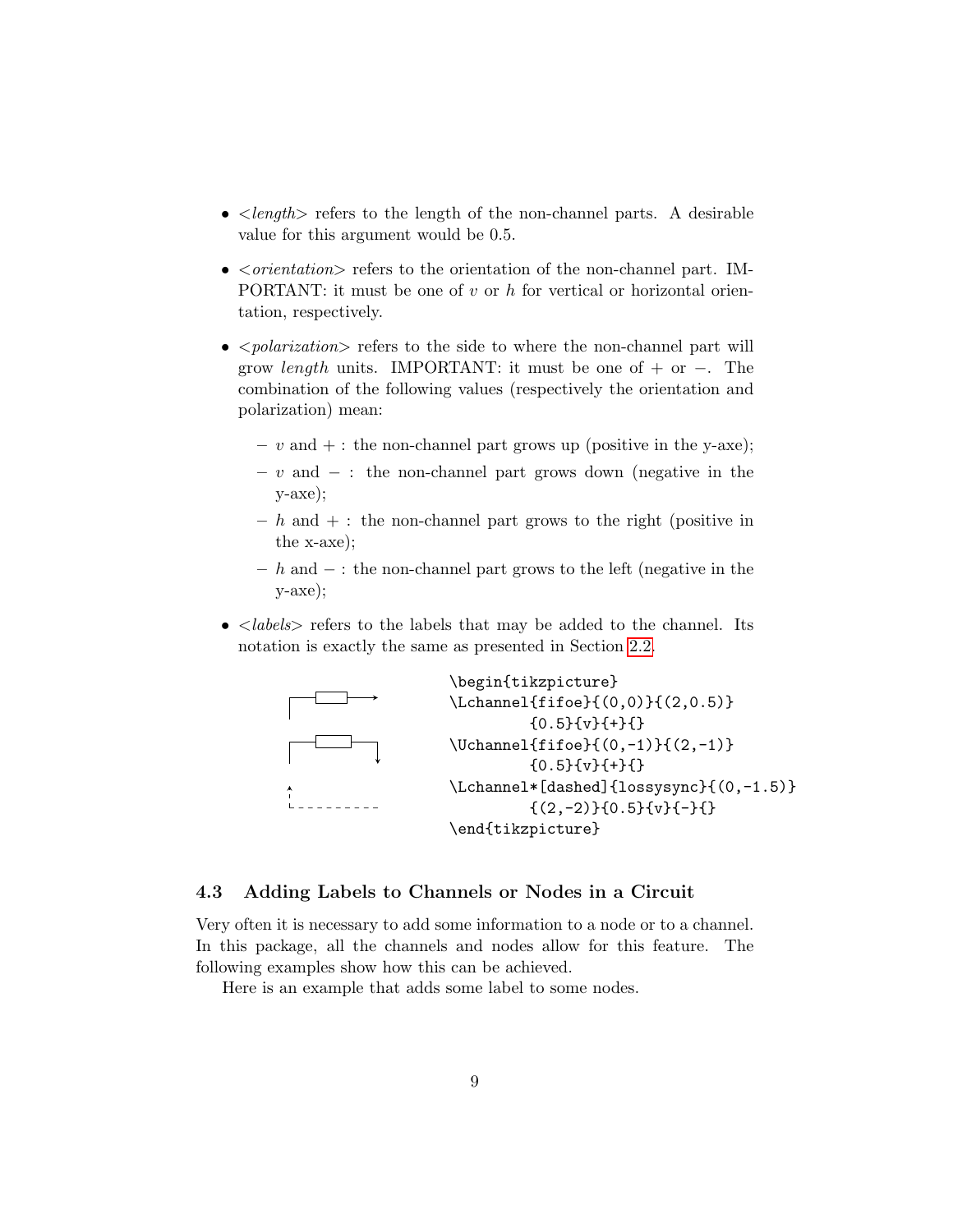a b \begin{tikzpicture} \ionode{(io1)}{(0,0)}{node {\$a\$}} \ionode{(io2)}{(2,0)}{node {\$b\$}} \fifoe{(io1)}{(io2)}{} \end{tikzpicture}

Ups! That is not what we desired!

In fact, the code node {<text>} creates a label right in the centre of the node to which it will be stick. This would result in almost invisible labels. The solution is to use position options. Such position options are thoroughly documented in the tikz & pgf manual. Those presented next are easily understandable, and are enough to place the labels in desired positions:

- yshift or xshift: these options require a dimension  $d$  and they make the label to move d units in the vertical or horizontal axes, respectively. They should be used as: yshift=10pt, for instance (the same notation is used for for the xshift, as it would be expected.
- above, below, left right: these options do not require any value as they actually place the label in the expected positions. It may be, however, needed that these options are used with the y or xshift to place the label in a more suitable position.

Take a look at the next example to understand how these options are used.

```
\n\begin{array}{r}\n\begin{array}{r}\n\begin{array}{r}\n\begin{array}{r}\n\begin{array}{r}\n\begin{array}{r}\n\begin{array}{r}\n\end{array}\n\end{array}\n\end{array}\n\end{math>\n\end{math>\n
```
\n
$$
a^0
$$
\n $\begin{array}{r}\n\begin{array}{r}\n\begin{array}{r}\n\end{array}\n\end{math>\n$ \n $a^0$ \n $\begin{array}{r}\n\begin{array}{r}\n\end{array}\n\end{math>\n$ \n $a^0$ \n $\begin{array}{r}\n\end{array}\n\end{math>\n$ \n $a^0$ \n $a^0$ \n $\begin{array}{r}\n\end{array}\n\end{math>\n$ \n $a^0$ \n $\begin{array}{r}\n\end{array}\n\end{math>\n$ \n $a^0$ \n $\begin{array}{r}\n\end{array}\n\end{math>\n$ \n $a^0$ \n $\begin{array}{r}\n\end{array}\n\end{math>\n$ \n $a^0$ \n $\begin{array}{r}\n\end{array}\n\end{math>\n$ \n $a^0$ \n $\begin{array}{r}\n\end{array}\n\end{math>\n$ \n $a^0$ \n $\begin{array}{r}\n\end{array}\n\end{math>\n$ \n $a^0$ \n $\begin{array}{r}\n\end{array}\n\end{math>\n$ \n $a^0$ \n $\begin{array}{r}\n\end{array}\n\end{math>\n$ \n $a^0$ \n $\begin{array}{r}\n\end{array}\n\end{math>\n$ \n $a^0$ \n $\begin{array}{r}\n\end{array}\n\end{math>\n$ \n $a^0$ \n $\begin{array}{r}\n\end{array}\n\end{math>\n$ \n $a^0$ \n $\begin{array}{r}\n\end{array}\n\end{math>\n$ \n $a^0$ \n $\begin{array}{r}\n\end{array}\n\end{math>\n$ \n $a^0$ \n $\begin{array}{r}\n\end{array}\n\end{math>\n$ \n $a^0$ \n

It may be interesting to have some (read: more than one) labels in a node or in a channel. The next example shows how more than one label may be added to a channel, defining the stochastic LossySync channel with the stochastic annotations.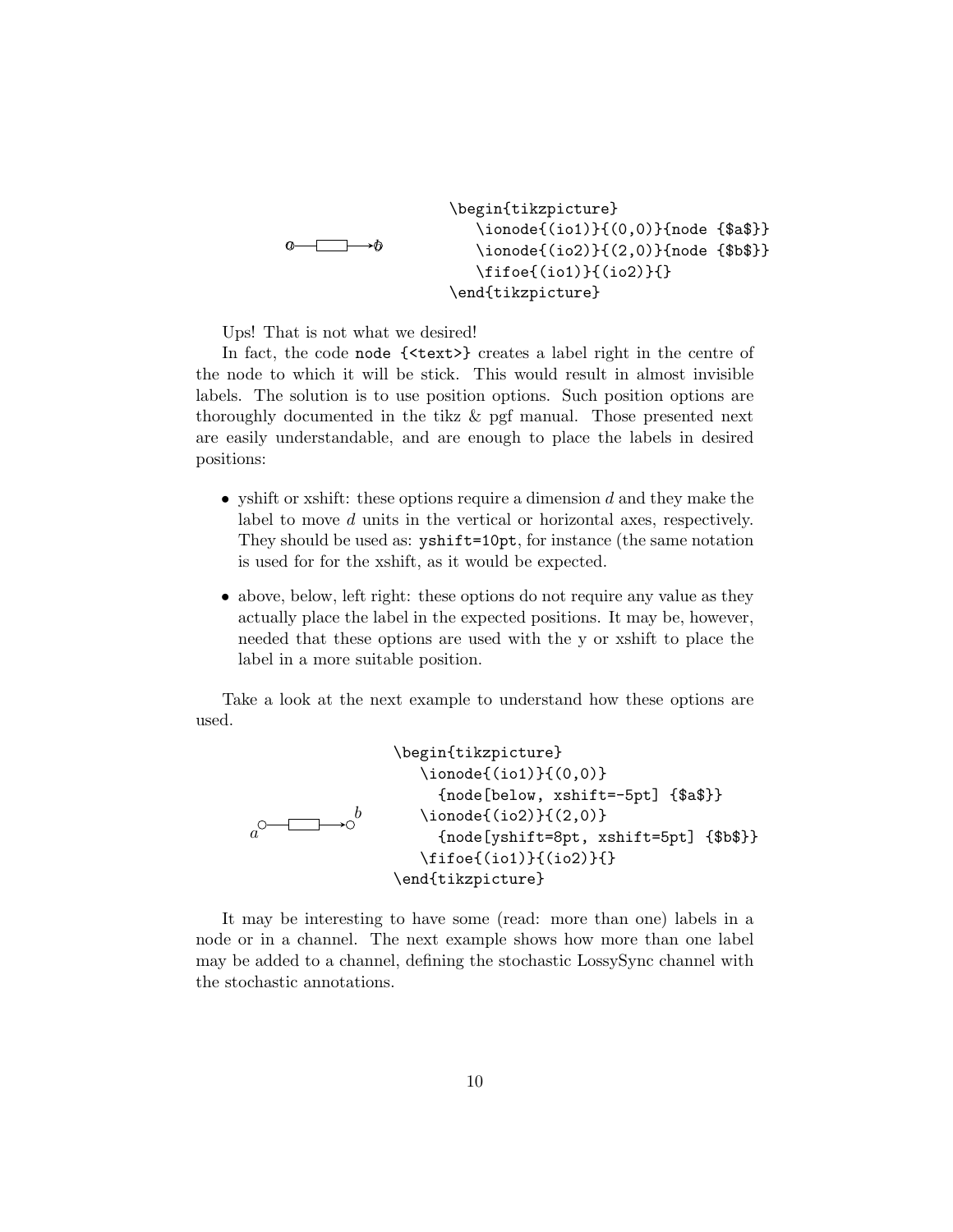Note. Since nodes and channels use the same notation to define labels, the code (the label parts) shown here may be applied to nodes too.

```
\gamma ab\gamma aL\gamma a \qquad \gamma ab \qquad \gamma b\begin{tikzpicture}
                       \lossysync{(0,0)}
                                   \{(2,0)\}{node[above]
                                   {\tiny$\gamma ab$}
                                   node[below]
                                   {\tiny$\gamma aL$}
                                   node[above, xshift=-30pt]
                                   {\tiny$\gamma a$}
                                   node[above, xshift=30pt]
                                   {\tiny$\gamma b$}
                         }
                   \end{tikzpicture}
```
By the way it is possible to change the colour of the label, by adding to the node options the name of a colour. See how in the next example.

```
\gammaab
\gamma a L\begin{tikzpicture}
              \lossysync{(0,0)}{(2,0)}
                   {node[above]{\tiny$\gamma ab$}
                    node[below, red]{\tiny$\gamma aL$}
                   }
            \end{tikzpicture}
```
### 5 Summary

In this document you learned how to use the reotex package, which allows for the construction of Reo Circuits, using Reo Channels and Nodes.

All the channels follow the same Channel API: receive a start point or a reference to such a start point (always between parentheses), then they receive a list of space-separated labels, and finally they receive the target point or the reference to that point.

The channels have a starred version that defines the existence, or not, of an arrow tip.

The nodes (there are three different) also follow the same Node API: receive a reference name (always between parentheses, composed of one